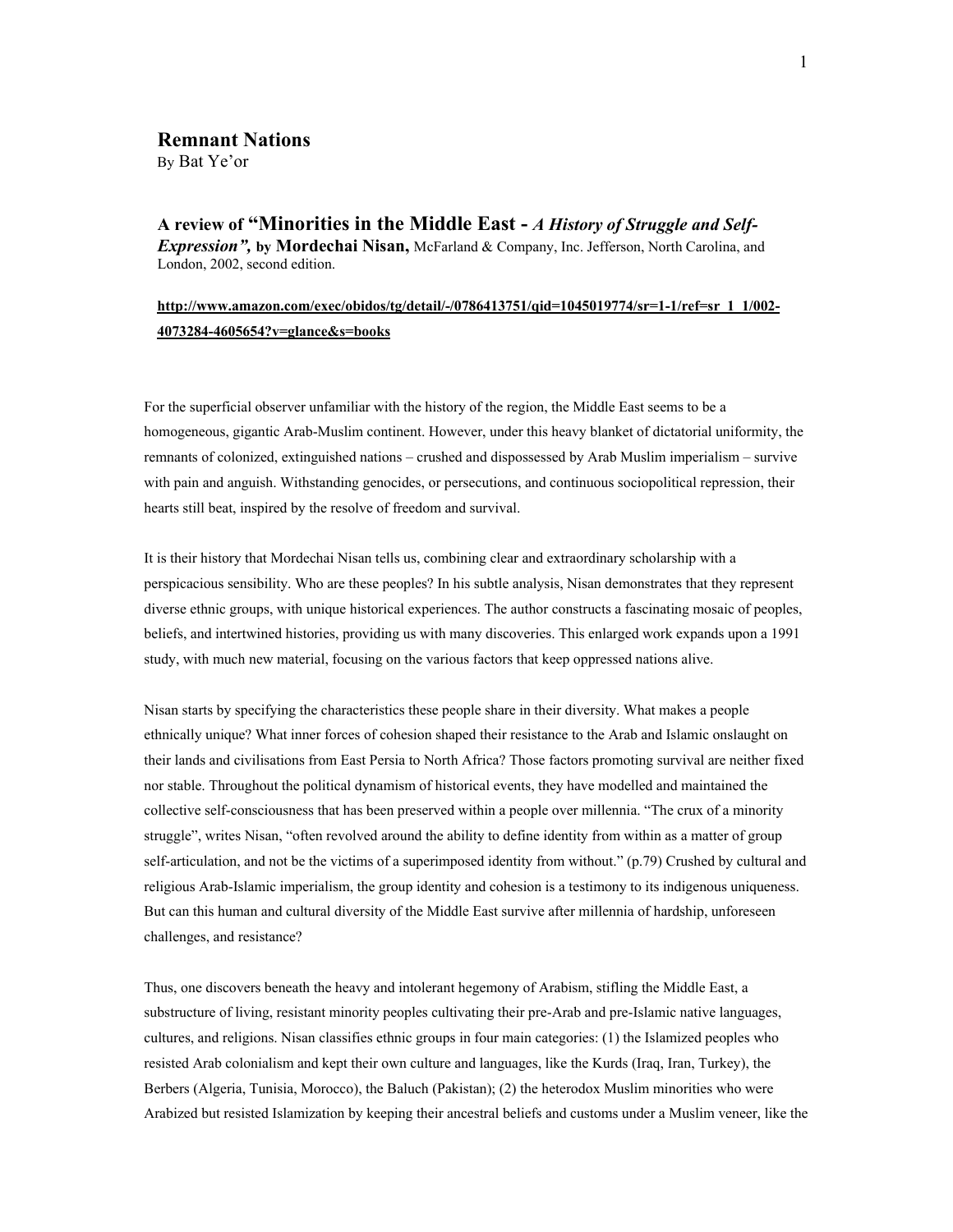Druzes (Levant) and the Alawites (Syria); (3) the Christian minorities: Armenians, Assyrians, Copts, Maronites, Sudaneses; (4) the Jews - the only minority who succeeded in liberating a part of their historical land from Arab Islamic imperialism.

Nisan describes the rich history of each group, the tensions to resist cultural and linguistic foreign Arab colonization, or religious pressure for Islamization; the difficulties entailed in maintaining the history and culture of the group; the process of survival adopted by each group; the modalities of adaptation, and the compromises employed to save a modicum of freedom without disappearing. This analytical survey carries us through several levels of understanding, from the policy of conquest and domination that included spoliations, slavery, deportations and genocide for the rebellious conquered peoples, to the various mechanisms of survival adopted by each crushed, humiliated, oppressed and tolerated community. Not every group developed the same selfconsciousness of its history, its culture, or its ethnic characteristics, but all resisted.

The political and social tensions highlighted by Nisan are most urgent and topical for our Western societies. In our age of multiculturalism and multiethnicism, which has seen the recent development in the West of large immigrant communities, what does integration mean? Can some groups integrate more easily than others? Can integration succeed when fundamental values clash? Though studying the Middle East situation in a sober and scholarly manner, Nisan's analysis of the links and structures of group identity, of the conflict between territorial ethnicism and religious imperialism, is also very relevant for the West.

In history, chance is a fugitive fairy that doesn't pass twice. The light of freedom sparkled for the oppressed Christian minorities in the Middle East after World War I. It was quickly extinguished by France and Britain, eager to appease Muslim hostility in their Arab colonial dominions, created artificially to suit their imperial designs. In this cynical combination of colonial interests and Muslim appeasement policy, the legitimate aspirations of the Armenians, Kurds, Assyrians, and Copts, were sacrificed. Their ancestral homelands were arbitrarily carved out into enormous Arab-Islamic entities while concessions to Islamic demands violated their rights. Some, like the Armenians, Assyrians and Jacobites were simply abandoned to bloody reprisals, while the promises they had been given were denied. Only the Maronites and the Jews were given a chance. But, for these latter it was a delusion and a snare. British pro-Arab policy from the 1930s in mandated Palestine, the gestation of the Shoah in Europe, the closure of all escape for the Jews at the Evian Conference in 1938 seemed to deal the last blow to the Zionist dream of liberation. The Maronites had to wait a generation to experience the bitterness of world abandonment and the betrayal of their friends. Hence, among all the *dhimmi* peoples, only Israel survived the lethal Euro-Arab alliance against the indigenous Middle Eastern peoples. And Israel today remains defiant to the Arab-Palestinian terrorist *jihad* to eliminate her, Eurabia's war supported diplomatically by France.

After all, it was France in the 1830s which conceived an immense Franco-Arab Empire stretching from Algiers to Antioch – to be snatched from the Turks – which Paris intended to control with the Vatican, thereby ensuring a Christian-Muslim alliance against the Jews and Protestants. This policy never died out: from the strident antisemitism of the 19<sup>th</sup> century, to the Vichy government's collaboration in the deportation of the Jews, through the Franco-PLO collusion of today. It was French politics that prevented and foiled any attempt of Christian